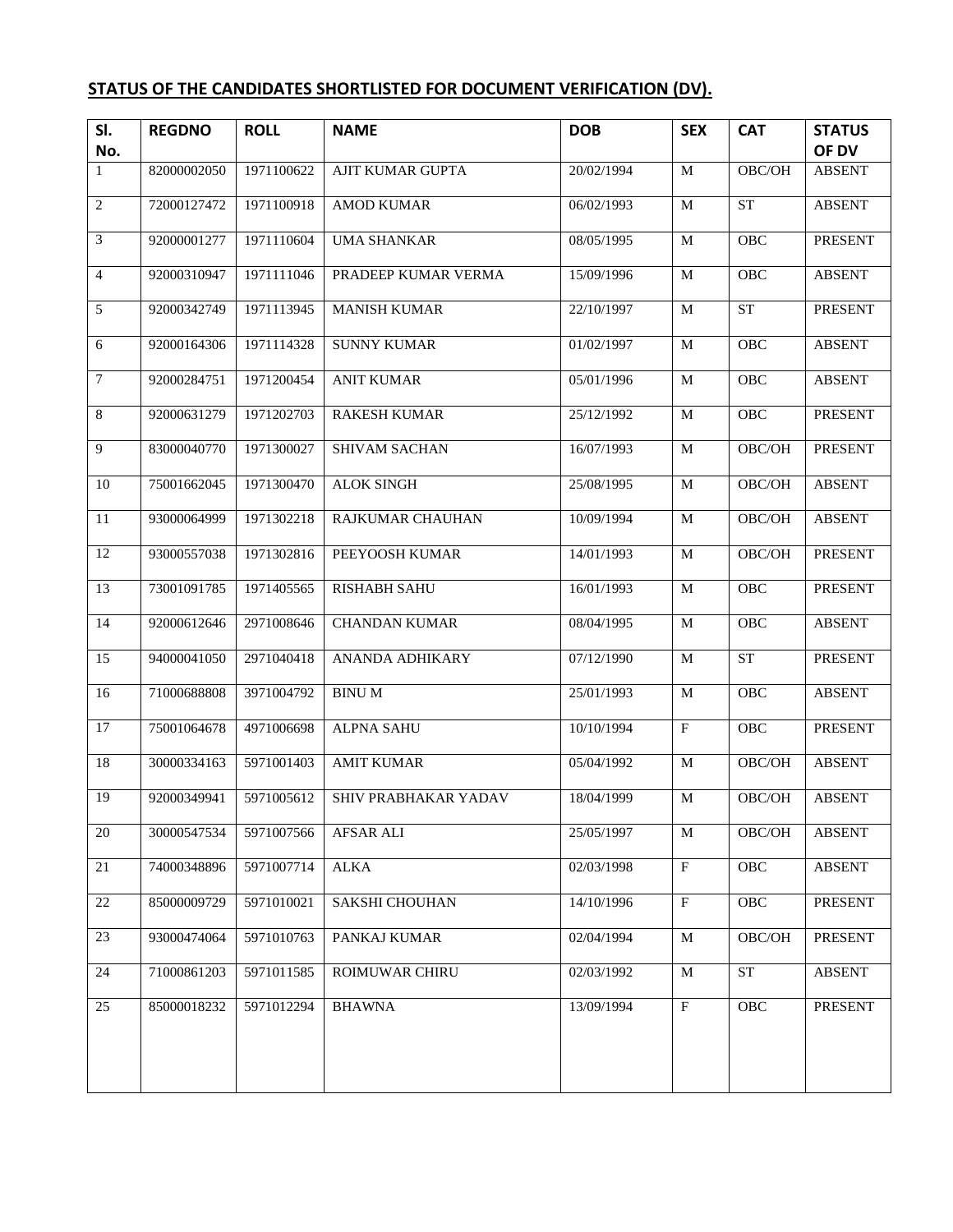| 26              | 93000321361 | 5971012404 | VARSHA YADAV             | 15/08/1992 | $\boldsymbol{\mathrm{F}}$ | OBC                        | <b>PRESENT</b> |
|-----------------|-------------|------------|--------------------------|------------|---------------------------|----------------------------|----------------|
| 27              | 50000396164 | 5971012601 | ARVIND KUMAR             | 12/08/1982 | $\mathbf M$               | $\mathrm{OBC}/\mathrm{OH}$ | <b>PRESENT</b> |
| $28\,$          | 85000027987 | 5971013758 | SOMIP CHAKMA             | 04/03/1992 | $\mathbf M$               | ${\cal S}{\cal T}$         | <b>ABSENT</b>  |
| 29              | 74001559425 | 5971014957 | <b>BHAWNA MALHOTRA</b>   | 17/09/1991 | $\mathbf F$               | OBC                        | PRESENT        |
| $30\,$          | 95000260494 | 5971016264 | JYOTI PAL                | 25/06/1995 | $\overline{\mathrm{F}}$   | OBC                        | PRESENT        |
| 31              | 75001587834 | 5971027107 | <b>ANIL RANA</b>         | 15/06/1998 | $\mathbf M$               | OBC                        | <b>ABSENT</b>  |
| 32              | 72001559460 | 5971027410 | RAHUL KUMAR SURAJ        | 15/02/1996 | $\mathbf M$               | OBC                        | PRESENT        |
| 33              | 93000252573 | 5971027444 | <b>ABHIMANYU</b>         | 15/07/1996 | M                         | OBC                        | ABSENT         |
| 34              | 95000047987 | 5971027803 | SUDHIR YADAV             | 18/09/1995 | $\mathbf M$               | OBC                        | PRESENT        |
| $\overline{35}$ | 93000132216 | 5971027984 | PUNEET SHAKYA            | 29/11/1994 | $\mathbf M$               | OBC                        | <b>PRESENT</b> |
| 36              | 75000842711 | 5971028098 | HONNEY PAL               | 26/07/1994 | $\mathbf M$               | OBC                        | <b>PRESENT</b> |
| 37              | 72001494279 | 5971030446 | MD JAVED ALAM            | 10/04/1996 | M                         | OBC                        | PRESENT        |
| 38              | 82000214828 | 5971050586 | ADITYA CHOUDHARY         | 01/05/1996 | M                         | OBC                        | <b>ABSENT</b>  |
| 39              | 72000563524 | 5971050696 | NITIN YADAV              | 18/06/1995 | M                         | OBC                        | PRESENT        |
| 40              | 92000007897 | 5971050867 | <b>ARPIT VERMA</b>       | 22/12/1991 | M                         | OBC                        | <b>ABSENT</b>  |
| 41              | 20000077696 | 5971051955 | <b>ARIF ALI</b>          | 15/06/1997 | M                         | $\mathrm{OBC}/\mathrm{OH}$ | <b>ABSENT</b>  |
| 42              | 72000975581 | 5971052781 | PRAMOD KUMAR MEENA       | 15/06/2000 | $\mathbf M$               | ${\cal S}{\cal T}$         | <b>ABSENT</b>  |
| 43              | 82000217719 | 5971053325 | <b>MANJEET YADAV</b>     | 07/07/1993 | $\mathbf M$               | $\mathrm{OBC}/\mathrm{OH}$ | <b>ABSENT</b>  |
| 44              | 92000266419 | 5971054293 | <b>OM PRAKASH</b>        | 05/07/1988 | M                         | $\mathrm{OBC}/\mathrm{OH}$ | PRESENT        |
| 45              | 20000186317 | 5971054297 | <b>SANDEEP RAHAR</b>     | 25/06/1997 | M                         | OBC/OH                     | PRESENT        |
| 46              | 82000047132 | 5971056456 | <b>FAWWAZ</b>            | 19/02/1992 | M                         | OBC                        | <b>ABSENT</b>  |
| 47              | 92000066882 | 5971057725 | <b>ANKIT YADAV</b>       | 09/01/2000 | M                         | OBC                        | <b>ABSENT</b>  |
| 48              | 92000318937 | 5971057878 | RAJKUMAR MEENA           | 01/10/1999 | M                         | <b>ST</b>                  | PRESENT        |
| 49              | 72000478298 | 5971059680 | RINKU MEENA              | 05/09/1996 | M                         | <b>ST</b>                  | PRESENT        |
| 50              | 72001266397 | 5971059844 | <b>LOKESH MEENA</b>      | 20/08/1996 | M                         | <b>ST</b>                  | PRESENT        |
| 51              | 82000053232 | 5971061053 | SURENDRA KUMAR MEENA     | 29/08/1994 | M                         | ST                         | PRESENT        |
| 52              | 72000588430 | 5971061085 | YOGESH KUMAR MEENA       | 02/07/1994 | M                         | <b>ST</b>                  | PRESENT        |
| 53              | 92000488725 | 5971063015 | <b>MAHESH KUMAR</b>      | 06/06/1995 | $\mathbf M$               | OBC                        | PRESENT        |
| 54              | 20000747926 | 5971063681 | <b>SUMER SINGH MEENA</b> | 03/01/1990 | M                         | ST                         | REJECTED       |
|                 |             |            |                          |            |                           |                            |                |